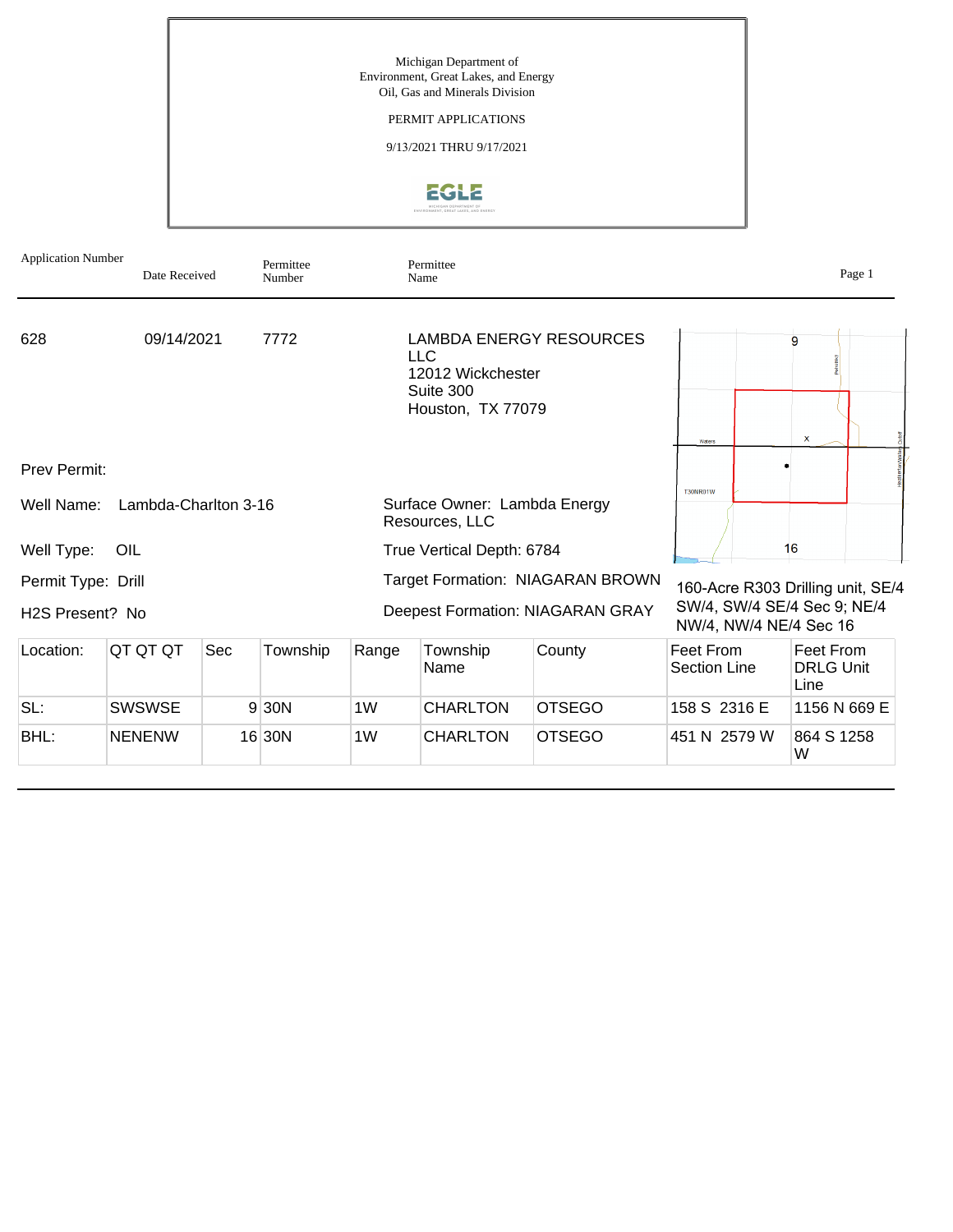## PERMIT APPLICATIONS

9/13/2021 THRU 9/17/2021



| <b>Application Number</b>    | Date Received                       |     | Permittee<br>Number |                                    | Permittee<br>Name                              |               |                                      |    | Page 2                                |
|------------------------------|-------------------------------------|-----|---------------------|------------------------------------|------------------------------------------------|---------------|--------------------------------------|----|---------------------------------------|
| 629                          | 09/15/2021                          |     | 6310                |                                    | <b>CORE ENERGY LLC</b>                         |               |                                      | 16 |                                       |
|                              |                                     |     |                     |                                    | 1011 NOTEWARE DRIVE<br>TRAVERSE CITY, MI 49686 |               |                                      |    |                                       |
|                              | Prev Permit: 61012 (re-application) |     |                     |                                    |                                                |               | McCoy                                |    |                                       |
| Well Name:                   | CHESTER 16 UNIT 7-16 HD             |     |                     |                                    | Surface Owner: JEFF WEAVER                     |               | <b>T30NR02W</b>                      | x  |                                       |
| Well Type:                   | <b>OIL</b>                          |     |                     |                                    | True Vertical Depth: 6071                      |               |                                      |    |                                       |
| Permit Type: Drill           |                                     |     |                     |                                    | <b>Target Formation: NIAGARAN</b>              |               |                                      | 21 |                                       |
| H <sub>2</sub> S Present? No |                                     |     |                     | <b>Deepest Formation: NIAGARAN</b> |                                                |               | Chester 16 EOR Unit, S.O.<br>09-2013 |    |                                       |
| Location:                    | QT QT QT                            | Sec | Township            | Range                              | Township<br>Name                               | County        | Feet From<br><b>Section Line</b>     |    | Feet From<br><b>DRLG Unit</b><br>Line |
| SL:                          | <b>SENENW</b>                       |     | 21 30N              | 2W                                 | <b>CHESTER</b>                                 | <b>OTSEGO</b> | 1027 N 2427 W                        |    |                                       |
| BHL:                         | <b>NWSWSE</b>                       |     | 16 30N              | 2W                                 | <b>CHESTER</b>                                 | <b>OTSEGO</b> | 842 S 2013 W                         |    | 2162 S 1871<br>W                      |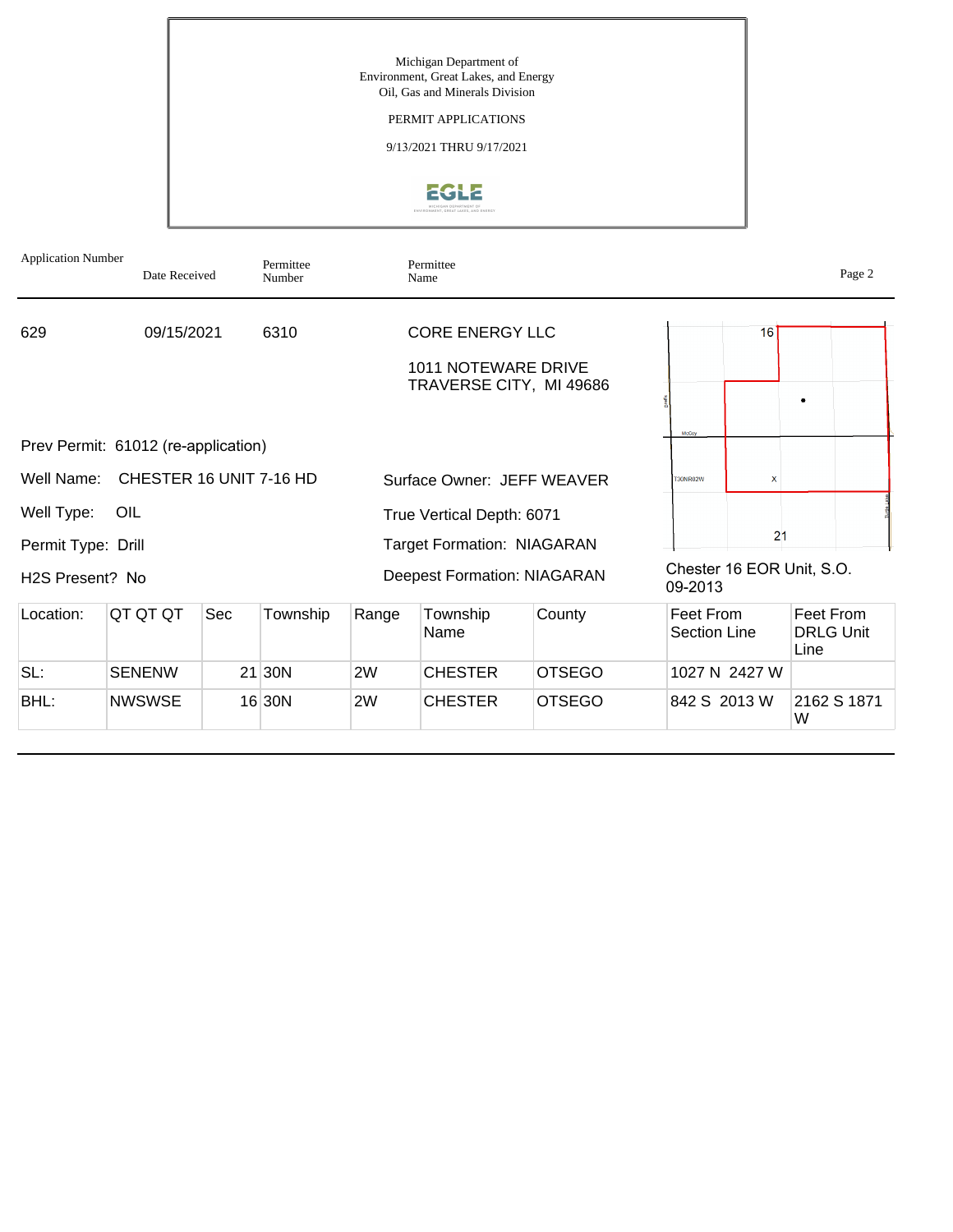|                               |                                 |                     |          | Michigan Department of<br>Oil, Gas and Minerals Division<br>PERMIT LIST<br>9/13/2021 THRU 9/17/2021 | Environment, Great Lakes, and Energy                |        |                                                    |        |                          |
|-------------------------------|---------------------------------|---------------------|----------|-----------------------------------------------------------------------------------------------------|-----------------------------------------------------|--------|----------------------------------------------------|--------|--------------------------|
|                               |                                 |                     |          |                                                                                                     |                                                     |        |                                                    |        |                          |
| Permit Number                 | <b>Issue Date</b>               | Permittee<br>Number |          | Permittee<br>Name                                                                                   |                                                     |        |                                                    | Page 1 |                          |
| 61556                         | 9/14/2021                       | 104                 |          | <b>COMPANY</b>                                                                                      | <b>WEST BAY EXPLORATION</b>                         |        |                                                    |        |                          |
|                               | API Well No: 21-035-62017-00-00 |                     |          |                                                                                                     | 13685 S WEST BAYSHORE DR<br>TRAVERSE CITY, MI 49684 |        |                                                    |        |                          |
| Prev Permit:                  |                                 |                     |          |                                                                                                     |                                                     |        |                                                    | 20     |                          |
| Well Name:                    | STATE REDDING 1-20              |                     |          |                                                                                                     | Surface Owner: State of Michigan                    |        |                                                    |        |                          |
| Well Type:                    | Oil Well                        |                     |          |                                                                                                     | True Vertical Depth: 4000FT                         |        |                                                    |        |                          |
| Permit Type: Drill            |                                 |                     |          |                                                                                                     | <b>Target Formation: DUNDEE</b>                     |        |                                                    |        |                          |
| H <sub>2</sub> S Present? Yes |                                 |                     |          |                                                                                                     | <b>Deepest Formation: DUNDEE</b>                    |        | 80-Acre R303 Drilling Unit, W/2<br>SE/4 Section 20 |        |                          |
| Location:                     | QT QT QT                        | Sec                 | Township | Range                                                                                               | Township<br>Nomo.                                   | County | <b>Feet From</b><br>Section Line                   |        | Feet From<br>DPI C IInit |

| LUCQUUI. | ושו שו שו     | ৩০৬ | <b>LUWLISHIP</b> | $I$ aliyo | <b>Name</b>    | <b>CUULILY</b> | 1 GC 1 1 1 1 1 1 1<br>Section Line | ו וטוווי<br><b>DRLG Unit</b><br>Line |
|----------|---------------|-----|------------------|-----------|----------------|----------------|------------------------------------|--------------------------------------|
| SL:      | <b>NWNWSE</b> |     | 20 19N           | 6W        | <b>REDDING</b> | <b>CLARE</b>   | 1995 S 2077 E                      | 330 N 526 E                          |
| BHL:     | <b>NWNWSE</b> |     | 20 19N           | 6W        | <b>REDDING</b> | <b>CLARE</b>   | 1995 S 2077 E                      | 1330 N 526 E                         |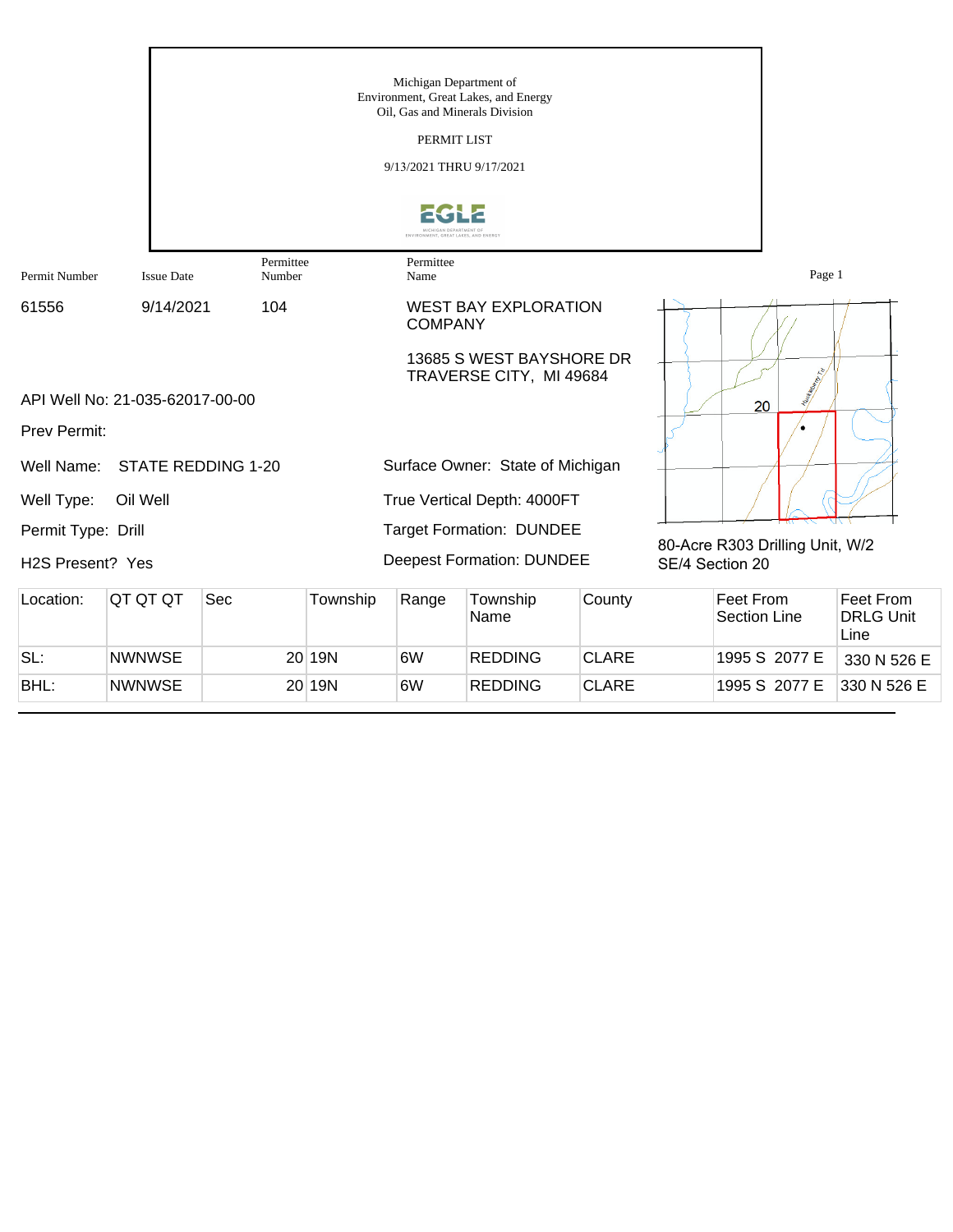Updated Permits

9/13/2021 THRU 9/17/2021



Permit Number Permittee Number Permittee Name Page 1

**PLUGGING INSTRUCTIONS ISSUED:**

32908 103 A N R PIPELINE CO PO BOX 2446

HOUSTON, TX 77252-2446

API Well Number: 21-099-32908-00-00

Well Name: MWPLC M-13

Plug Inst. Issue Date: 9/9/2021

| Location | <b>OT OT OT</b> | <b>Sec Township</b> | Range | Township Name | County         | <b>Feet From Section</b><br>Line | <b>Feet From DRLG</b><br>Unit |
|----------|-----------------|---------------------|-------|---------------|----------------|----------------------------------|-------------------------------|
| SL:      | <b>ISWNESW</b>  | 13 I4N              | 14E   | <b>LENOX</b>  | <b>IMACOMB</b> | 1533 S 1443 W                    |                               |
| BHL:     | ISWNESW         | 13 I4N              | 14E   | <b>LENOX</b>  | <b>MACOMB</b>  |                                  |                               |

Comment: App to P&A expires on 3/31/22

45364 25

DELTA OIL CO INC

125 WINDSOR DR STE 101 OAK BROOK, IL 60523

API Well Number: 21-119-45364-00-00

Well Name: STATE BRILEY B2-18

Plug Inst. Issue Date: 9/9/2021

| Location | <b>IOT OT OT</b> | <b>Sec</b> Township | Range | Township Name | County              | <b>Feet From Section</b><br>Line | Feet From DRLG<br>Unit |
|----------|------------------|---------------------|-------|---------------|---------------------|----------------------------------|------------------------|
| ISL:     | <b>INWSENW</b>   | 18 I 31 N           | 2F    | <b>BRILEY</b> | <b>IMONTMORENCY</b> | 1930 S 720 E                     | 1380 N 604 W           |
| $IBHL$ : | INWSENW          | 18 31 N             | 2F    | <b>BRILEY</b> | <b>IMONTMORENCY</b> |                                  |                        |

Comment: App to P&A expires on 9/9/2022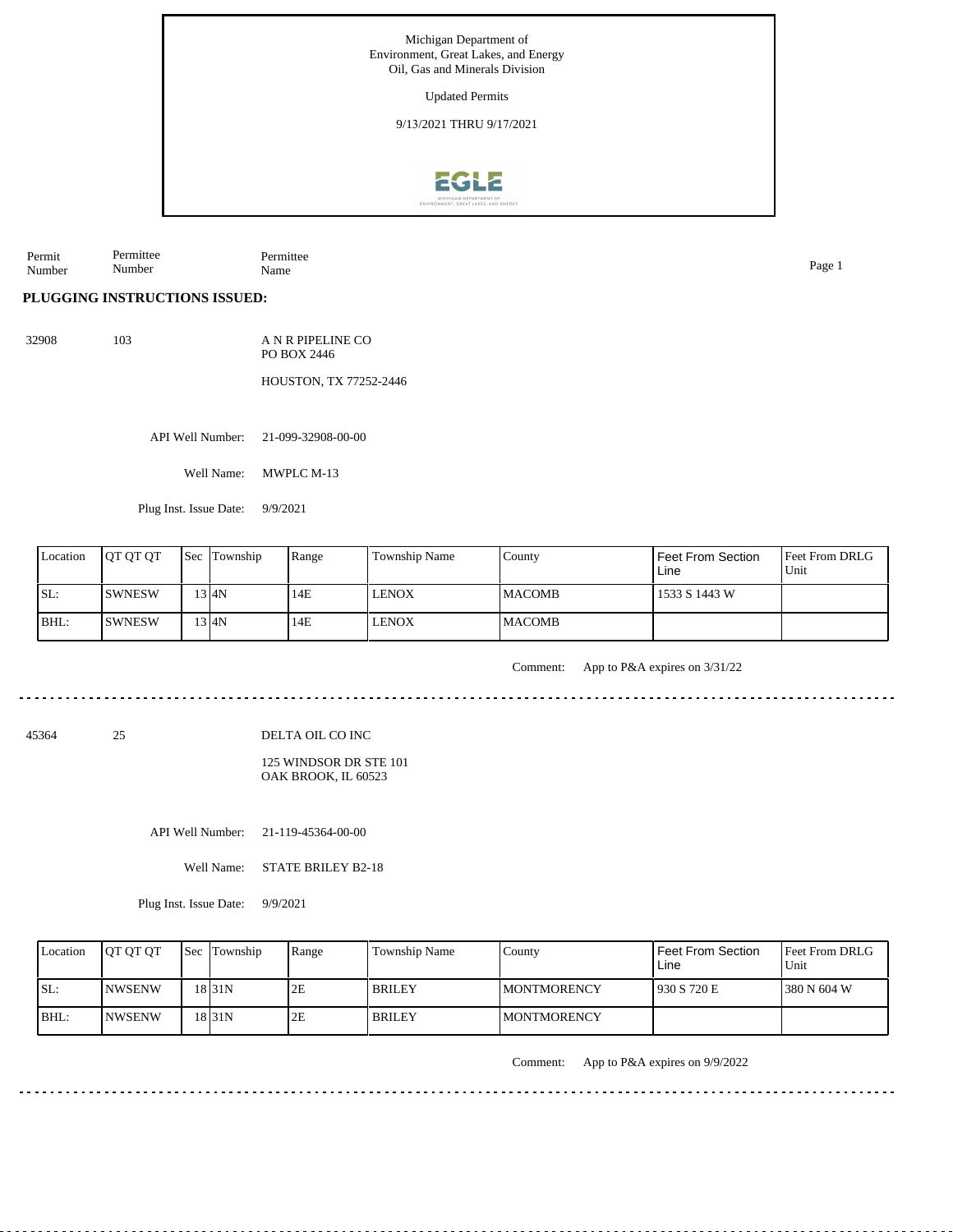Updated Permits

9/13/2021 THRU 9/17/2021



Permit Number Permittee Number Permittee Name Page 2

45381 25 DELTA OIL CO INC

> 125 WINDSOR DR STE 101 OAK BROOK, IL 60523

API Well Number: 21-119-45381-00-00

Well Name: STATE BRILEY B4-25

Plug Inst. Issue Date: 9/9/2021

| Location | <b>IOT OT OT</b> | <b>Sec</b> Township | Range | Township Name | County              | Feet From Section<br>Line | Feet From DRLG<br>Unit |
|----------|------------------|---------------------|-------|---------------|---------------------|---------------------------|------------------------|
| SL:      | <b>INWSENE</b>   | 25 30N              | 2E    | <b>BRILEY</b> | <b>IMONTMORENCY</b> | 811 S 786 E               | 1491 N 538 W           |
| BHL:     | <b>INWSENE</b>   | 25 30N              | 2E    | <b>BRILEY</b> | <b>IMONTMORENCY</b> |                           |                        |

. . . . . . .

Comment: App to P&A expires on 9/9/22

48480 25

DELTA OIL CO INC

125 WINDSOR DR STE 101 OAK BROOK, IL 60523

API Well Number: 21-135-48480-00-00

Well Name: STATE ELMER C2-27

Plug Inst. Issue Date: 9/13/2021

| Location | <b>OT OT OT</b> | <b>Sec</b> Township | Range | Township Name | County        | Feet From Section<br>Line | Feet From DRLG<br>Unit |
|----------|-----------------|---------------------|-------|---------------|---------------|---------------------------|------------------------|
| ISL:     | <b>ISENESW</b>  | 27 28 N             | 2E    | <b>ELMER</b>  | IOSCODA       | 1017 N 325 E              | 1314 S 325 E           |
| BHL:     | <b>ISENESW</b>  | 27 <sub>128N</sub>  | 2E    | <b>ELMER</b>  | <b>OSCODA</b> |                           |                        |

Comment: App to P&A expires on 9/13/2022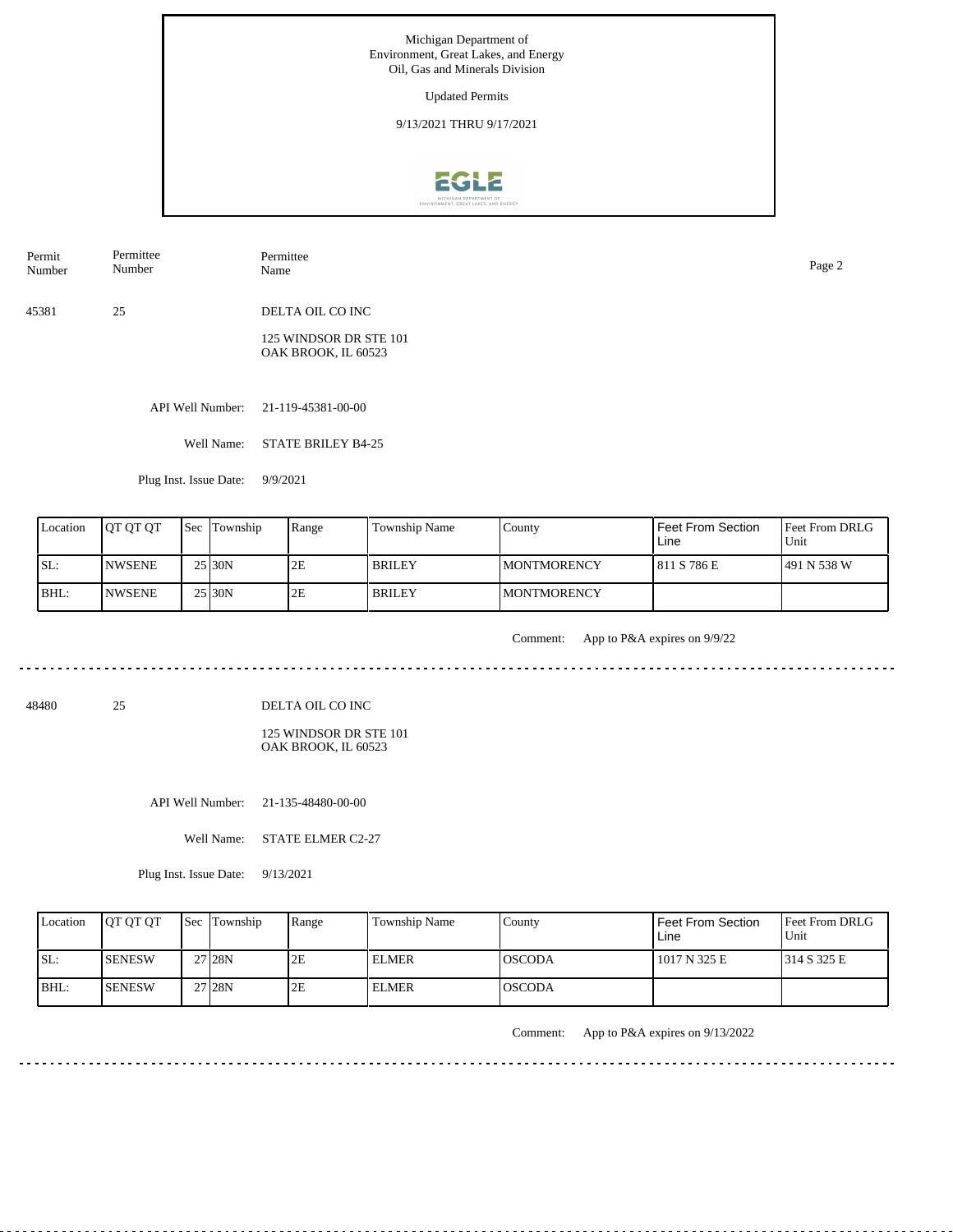Updated Permits

9/13/2021 THRU 9/17/2021



Permit Number Permittee Number Permittee Name Page 3

49233 25 DELTA OIL CO INC

> 125 WINDSOR DR STE 101 OAK BROOK, IL 60523

API Well Number: 21-135-49233-00-00

Well Name: STATE ELMER A2-34

Plug Inst. Issue Date: 9/13/2021

| Location | <b>OT OT OT</b> | <b>Sec</b> Township | Range | Township Name | County          | Feet From Section<br>Line | <b>Feet From DRLG</b><br>Unit |
|----------|-----------------|---------------------|-------|---------------|-----------------|---------------------------|-------------------------------|
| ISL:     | ISWNENW         | 34 28N              | 2E    | <b>ELMER</b>  | <b>IOSCODA</b>  | 1847 N 1022 E             | 1475 S 306 W                  |
| BHL:     | <b>SWNENW</b>   | 34 28N              | 2E    | <b>ELMER</b>  | <b>l</b> OSCODA |                           |                               |

Comment: App to P&A expires on 9/13/2022

49573 25

DELTA OIL CO INC

125 WINDSOR DR STE 101 OAK BROOK, IL 60523

API Well Number: 21-119-49573-00-00

Well Name: STEVENS MINERAL CORPORATION D3-8

Plug Inst. Issue Date: 9/9/2021

| Location | <b>IOT OT OT</b> | <b>Sec</b> Township | Range | <b>Township Name</b> | Countv              | Feet From Section<br>Line | <b>Feet From DRLG</b><br>Unit |
|----------|------------------|---------------------|-------|----------------------|---------------------|---------------------------|-------------------------------|
| ISL:     | <b>INWSWSE</b>   | 8 <sub>31N</sub>    | 2Ε    | <b>BRILEY</b>        | IMONTMORENCY        | l 970 S 350 W             | 1350 N 350 W                  |
| BHL:     | <b>INWSWSE</b>   | 8 <sub>31N</sub>    | 2E    | <b>BRILEY</b>        | <b>IMONTMORENCY</b> |                           |                               |

Comment: App to P&A expires on 9/9/22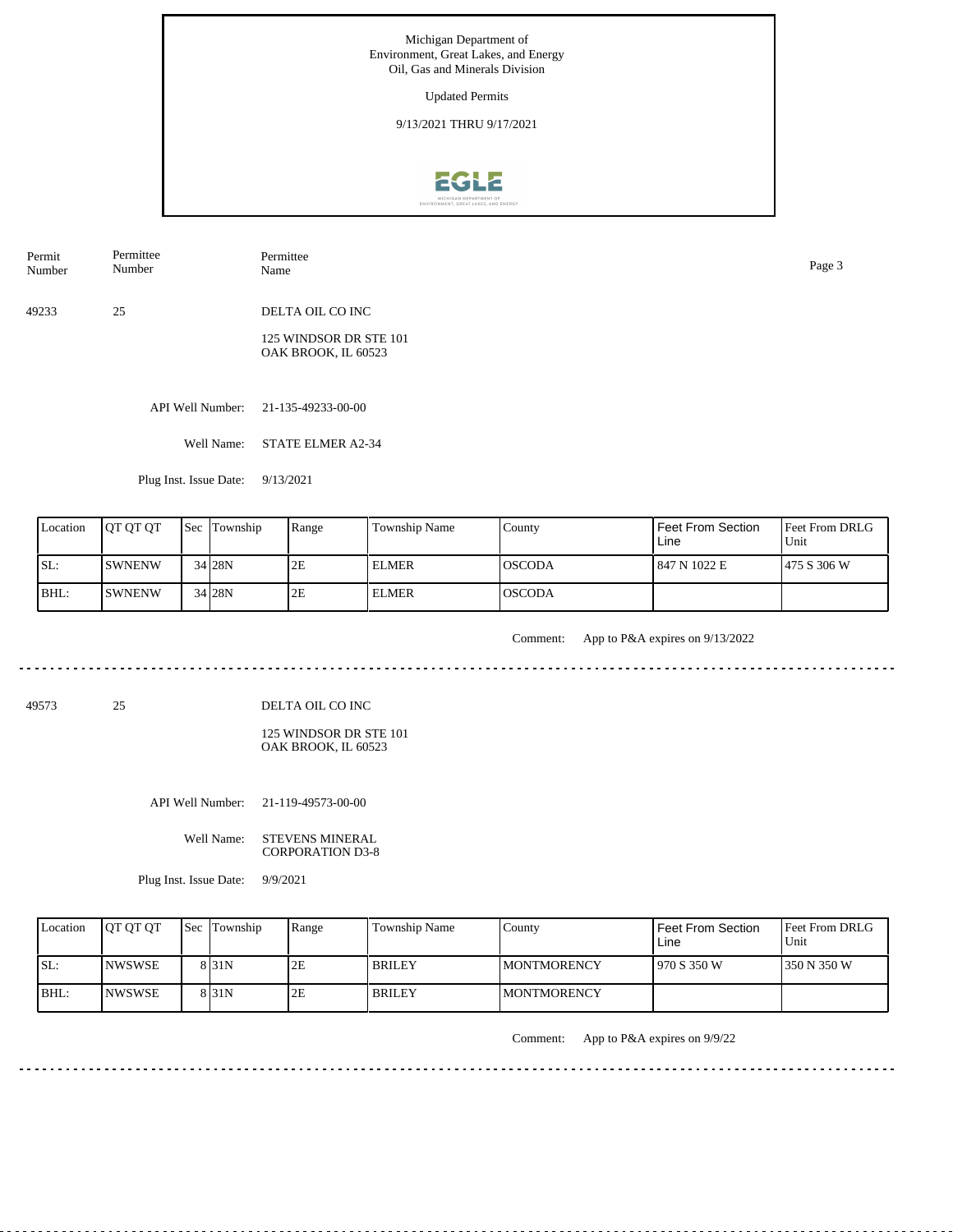Updated Permits

9/13/2021 THRU 9/17/2021



Permit Number Permittee Number Permittee<br>Name

53212 25 DELTA OIL CO INC

> 125 WINDSOR DR STE 101 OAK BROOK, IL 60523

API Well Number: 21-119-53212-00-00

Well Name: STATE BRILEY & SMC B1-8

Plug Inst. Issue Date: 9/9/2021

| Location | <b>IOT OT OT</b> | <b>Sec Township</b> | Range | Township Name | County              | Feet From Section<br>Line | <b>Feet From DRLG</b><br>l Unit |
|----------|------------------|---------------------|-------|---------------|---------------------|---------------------------|---------------------------------|
| SL:      | ISWSWNW          | 8 <sub>131</sub> N  | 2E    | <b>BRILEY</b> | <b>IMONTMORENCY</b> | 415 S 484 W               | 1415 S 484 W                    |
| BHL:     | ISWSWNW          | 8 <sub>31N</sub>    | 2E    | <b>BRILEY</b> | <b>IMONTMORENCY</b> |                           |                                 |

Comment: App to P&A expires on 9/9/22

. . . . . . . . . . . . . . . . . . 

Name Page 4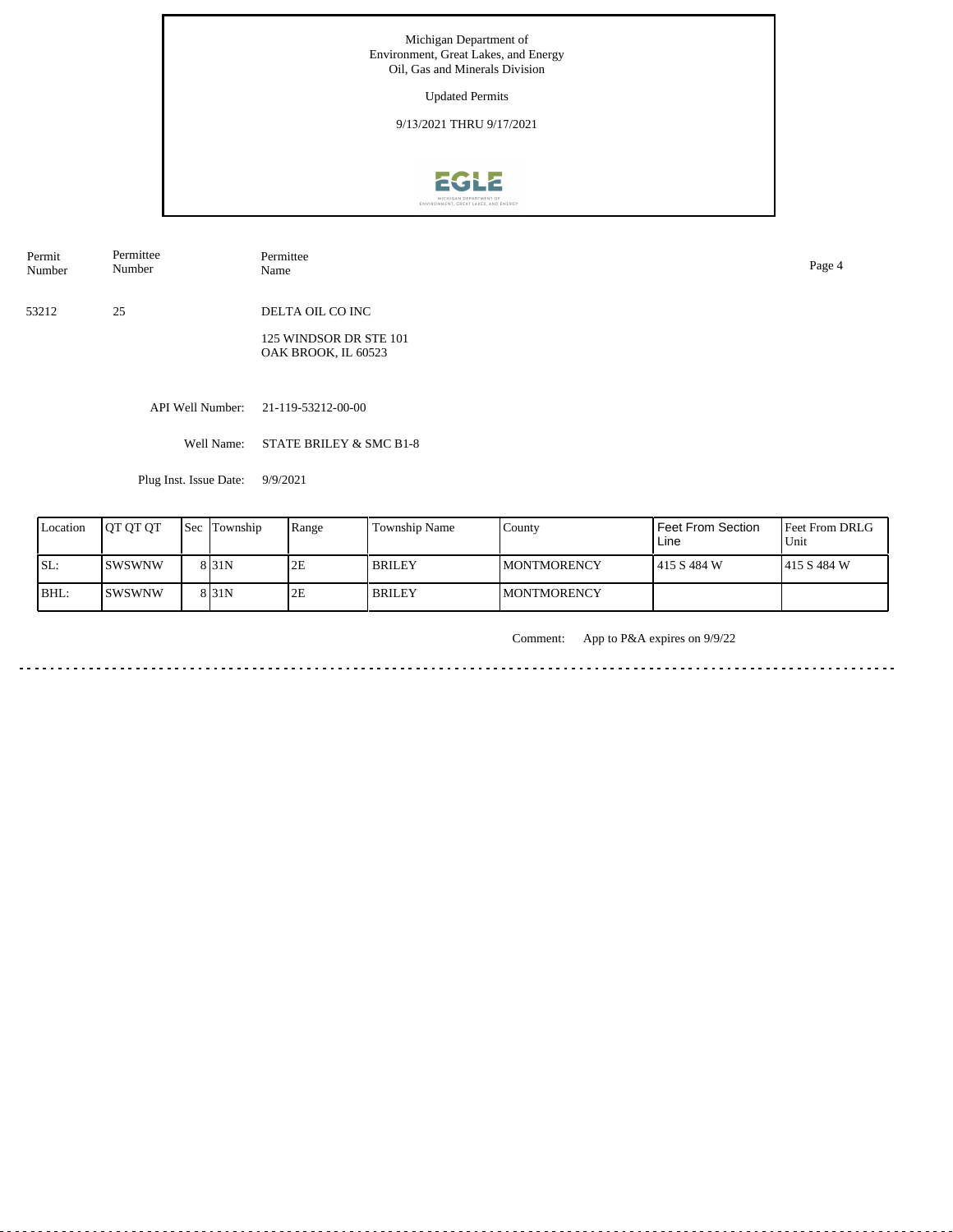Updated Permits

9/13/2021 THRU 9/17/2021



Permit Number Permittee Number Permittee Name Page 5

## **APPLICATIONS TO CHANGE WELL STATUS:**

29207 6371

BREITBURN OPERATING LIMITED **PARTNERSHIP** 1111 BAGBY STREET, SUITE 1600

HOUSTON, TX 77002

API Well Number: 21-137-29207-00-00

Well Name: NORTH MICHIGAN LAND AND OIL CORP 1-29

Approval Date: 9/7/2021

| Location | <b>IOT OT OT</b> | <b>Sec</b> | Township          | Range | Township Name | County         | Feet From Section<br>Line | Feet From DRLG<br>Unit |
|----------|------------------|------------|-------------------|-------|---------------|----------------|---------------------------|------------------------|
| SL:      | <b>NESESW</b>    |            | 29 <sub>29N</sub> | 4W    | <b>HAYES</b>  | IOTSEGO        | 790 S 460 E               | 1530 N 460 E           |
| BHL:     | <b>NESESW</b>    |            | 29 29 N           | 4W    | <b>HAYES</b>  | <b>IOTSEGO</b> |                           |                        |

Proposed Rework: Temporarily Abandoned Comment: ACOWs for TA expires on 9/17/2021

47451 6371

BREITBURN OPERATING LIMITED PARTNERSHIP 1111 BAGBY STREET, SUITE 1600

HOUSTON, TX 77002

API Well Number: 21-039-47451-00-00

Well Name: STATE FREDERIC X D4-36

Approval Date: 9/7/2021

| Location | <b>OT OT OT</b> | <b>Sec Township</b> | Range | <b>Township Name</b> | County           | Feet From Section<br>Line | <b>IFeet From DRLG</b><br>Unit |
|----------|-----------------|---------------------|-------|----------------------|------------------|---------------------------|--------------------------------|
| SL:      | <b>ISESESE</b>  | $36$ 28N            | .4W   | <b>FREDERIC</b>      | <b>ICRAWFORD</b> | 330 S 500 E               | 1330 S 500 E                   |
| IBHL:    | <b>ISESESE</b>  | 36 <sub>28N</sub>   | 4W    | <b>FREDERIC</b>      | <b>CRAWFORD</b>  |                           |                                |

Proposed Rework: Temporarily Abandoned Comment: ACOWS for TA expires on  $3/31/22$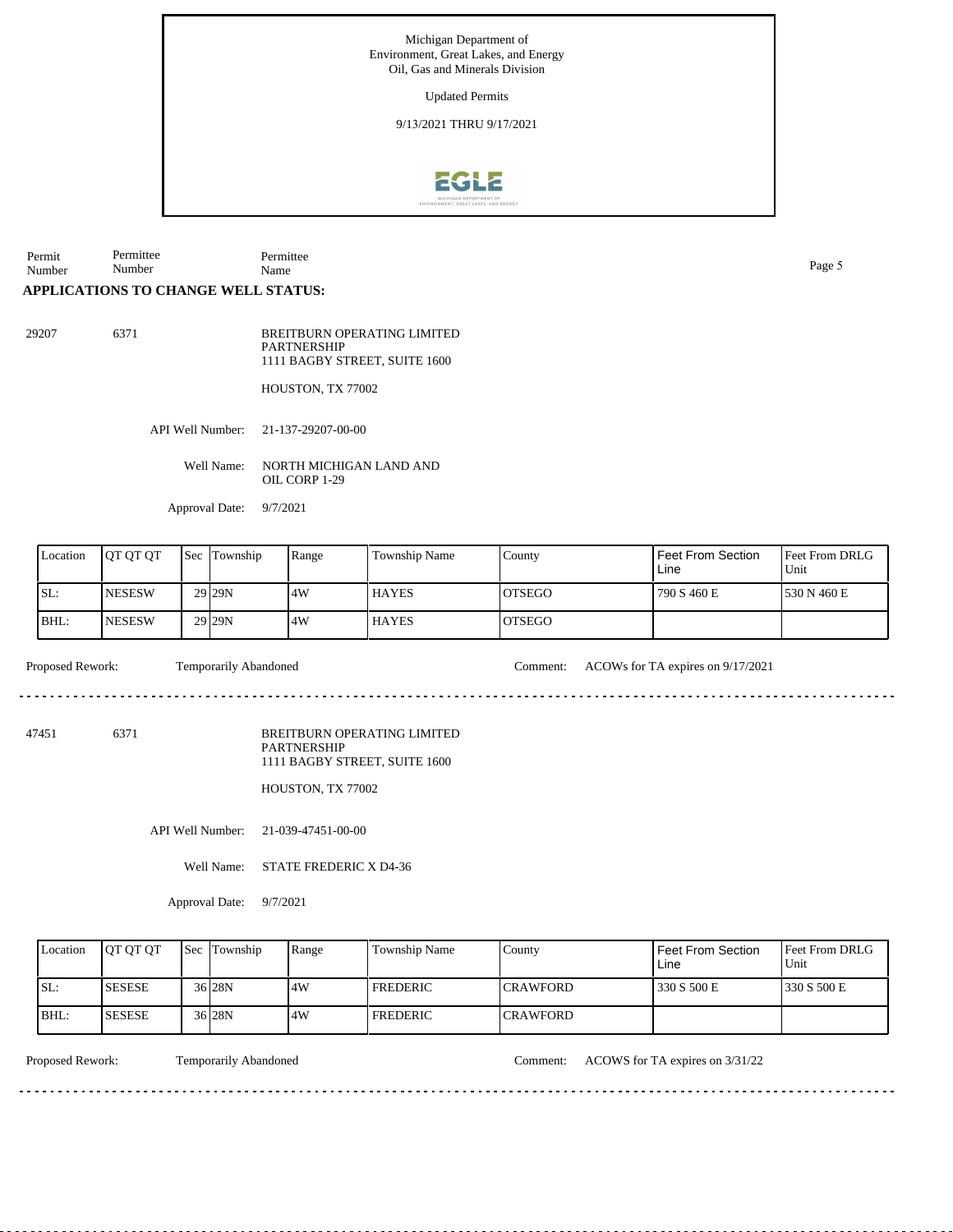Updated Permits

9/13/2021 THRU 9/17/2021



Permit Number Permittee Number

Permittee Name Page 6

47452 6371 BREITBURN OPERATING LIMITED PARTNERSHIP 1111 BAGBY STREET, SUITE 1600

HOUSTON, TX 77002

API Well Number: 21-039-47452-00-00

Well Name: STATE FREDERIC X D2-36

Approval Date: 9/7/2021

| Location | <b>OT OT OT</b> | <b>Sec</b> | Township            | Range | Township Name   | County           | Feet From Section<br>Line | <b>Feet From DRLG</b><br>Unit |
|----------|-----------------|------------|---------------------|-------|-----------------|------------------|---------------------------|-------------------------------|
| SL:      | <b>ISWSESW</b>  |            | 36 <sub>128</sub> N | .4W   | <b>FREDERIC</b> | <b>ICRAWFORD</b> | 330 S 990 E               | 1330 S 330 W                  |
| IBHL:    | ISWSESW         |            | 36 28N              | 4W    | <b>FREDERIC</b> | <b>ICRAWFORD</b> |                           |                               |

<u>. . . . . . . . . . . . . . . . . .</u>

Proposed Rework: Temporarily Abandoned Comment: ACOWS for TA expires on  $3/31/22$ 

. . . . . . . . . . . . . . . . . . .

47455 6371

BREITBURN OPERATING LIMITED PARTNERSHIP 1111 BAGBY STREET, SUITE 1600

HOUSTON, TX 77002

API Well Number: 21-039-47455-00-00

Well Name: STATE FREDERIC X B4-36

Approval Date: 9/7/2021

| Location | <b>IOT OT OT</b> | <b>Sec Township</b> | Range | <b>Township Name</b> | County           | Feet From Section<br>∟ine | <b>Feet From DRLG</b><br>Unit |
|----------|------------------|---------------------|-------|----------------------|------------------|---------------------------|-------------------------------|
| ISL:     | <b>ISESENE</b>   | 36 28N              | 4W    | <b>FREDERIC</b>      | <b>ICRAWFORD</b> | 330 S 530 E               | 1330 S 530 E                  |
| IBHL:    | <b>ISESENE</b>   | 36 28N              | 4W    | <b>FREDERIC</b>      | <b>ICRAWFORD</b> |                           |                               |

Proposed Rework: Temporarily Abandoned Comment: ACOWS for TA expires on  $3/31/22$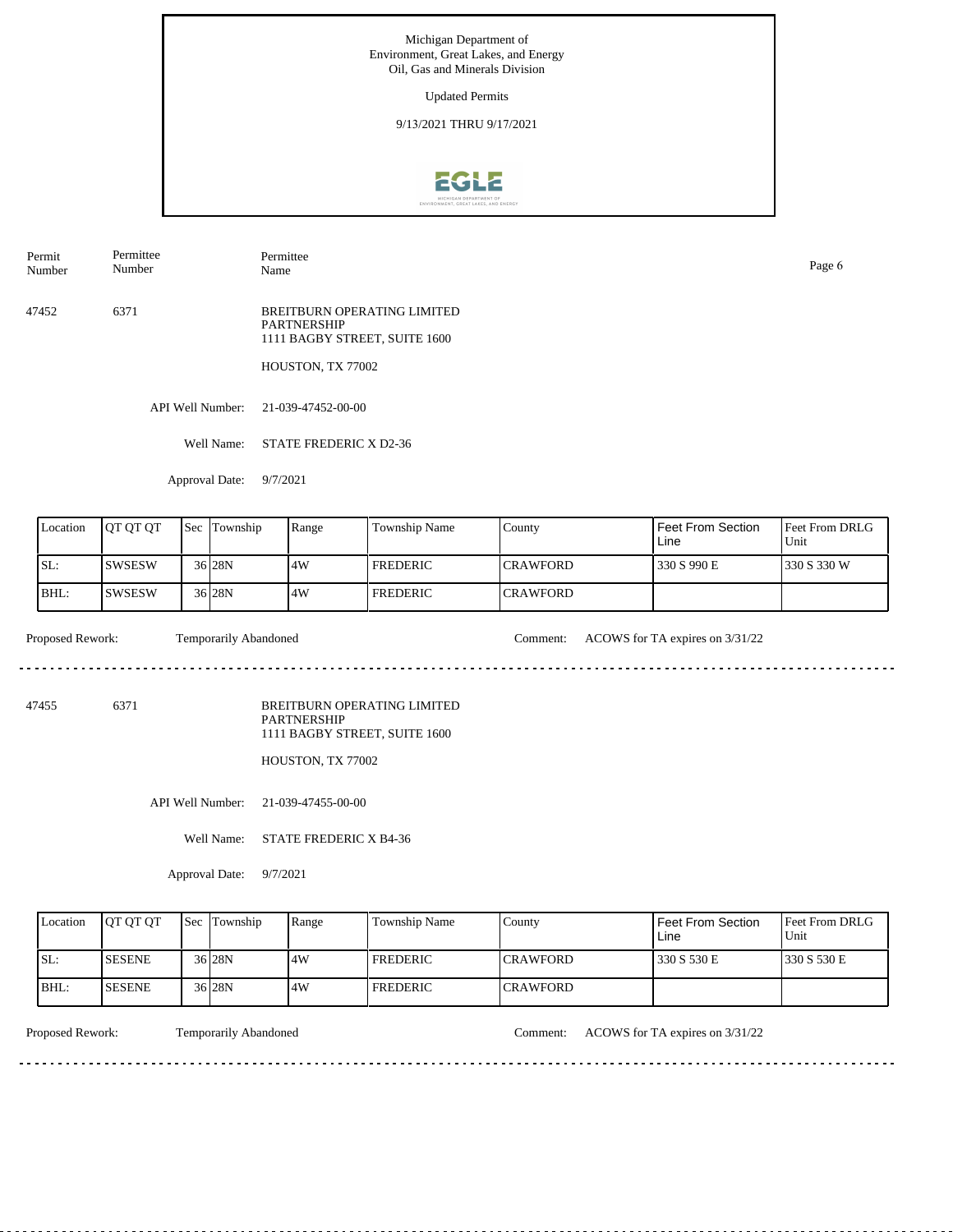Updated Permits

9/13/2021 THRU 9/17/2021



Permit Number Permittee Number Permittee Name Page 7

47478 6371 BREITBURN OPERATING LIMITED PARTNERSHIP 1111 BAGBY STREET, SUITE 1600

HOUSTON, TX 77002

API Well Number: 21-039-47478-00-00

Well Name: FREDERIC X D4-25

Approval Date: 9/7/2021

| Location | <b>IOT OT OT</b> | <b>Sec</b> | Township           | Range | Township Name   | County           | Feet From Section<br>Line | <b>Feet From DRLG</b><br>Unit |
|----------|------------------|------------|--------------------|-------|-----------------|------------------|---------------------------|-------------------------------|
| SL:      | <b>SWSESE</b>    |            | 25 <sub>128N</sub> | 4W    | <b>FREDERIC</b> | <b>ICRAWFORD</b> | 535 S 832 E               | 1535 S 488 W                  |
| IBHL:    | <b>SWSESE</b>    |            | 25 <sub>128N</sub> | 4W    | <b>FREDERIC</b> | <b>ICRAWFORD</b> |                           |                               |

Proposed Rework: Temporarily Abandoned Comment: ACOWS for TA expires on  $3/31/22$ 

. . . . . . . . . . . . . . . . . . . .

47492 6371

BREITBURN OPERATING LIMITED PARTNERSHIP 1111 BAGBY STREET, SUITE 1600

HOUSTON, TX 77002

API Well Number: 21-039-47492-00-00

Well Name: STATE FREDERIC X A1-25

Approval Date: 9/7/2021

| Location | <b>IOT OT OT</b> | <b>Sec Township</b> | Range | <b>Township Name</b> | County           | <b>Feet From Section</b><br>∟ine | <b>Feet From DRLG</b><br>Unit |
|----------|------------------|---------------------|-------|----------------------|------------------|----------------------------------|-------------------------------|
| ISL:     | <b>INENWNW</b>   | 25 28N              | .4W   | <b>FREDERIC</b>      | <b>ICRAWFORD</b> | 590 N 815 W                      | 1590 N 505 E                  |
| BHL:     | <b>INENWNW</b>   | 25 28N              | .4W   | <b>FREDERIC</b>      | <b>CRAWFORD</b>  |                                  |                               |

Proposed Rework: Temporarily Abandoned Comment: ACOWS for TA expires on  $3/31/22$